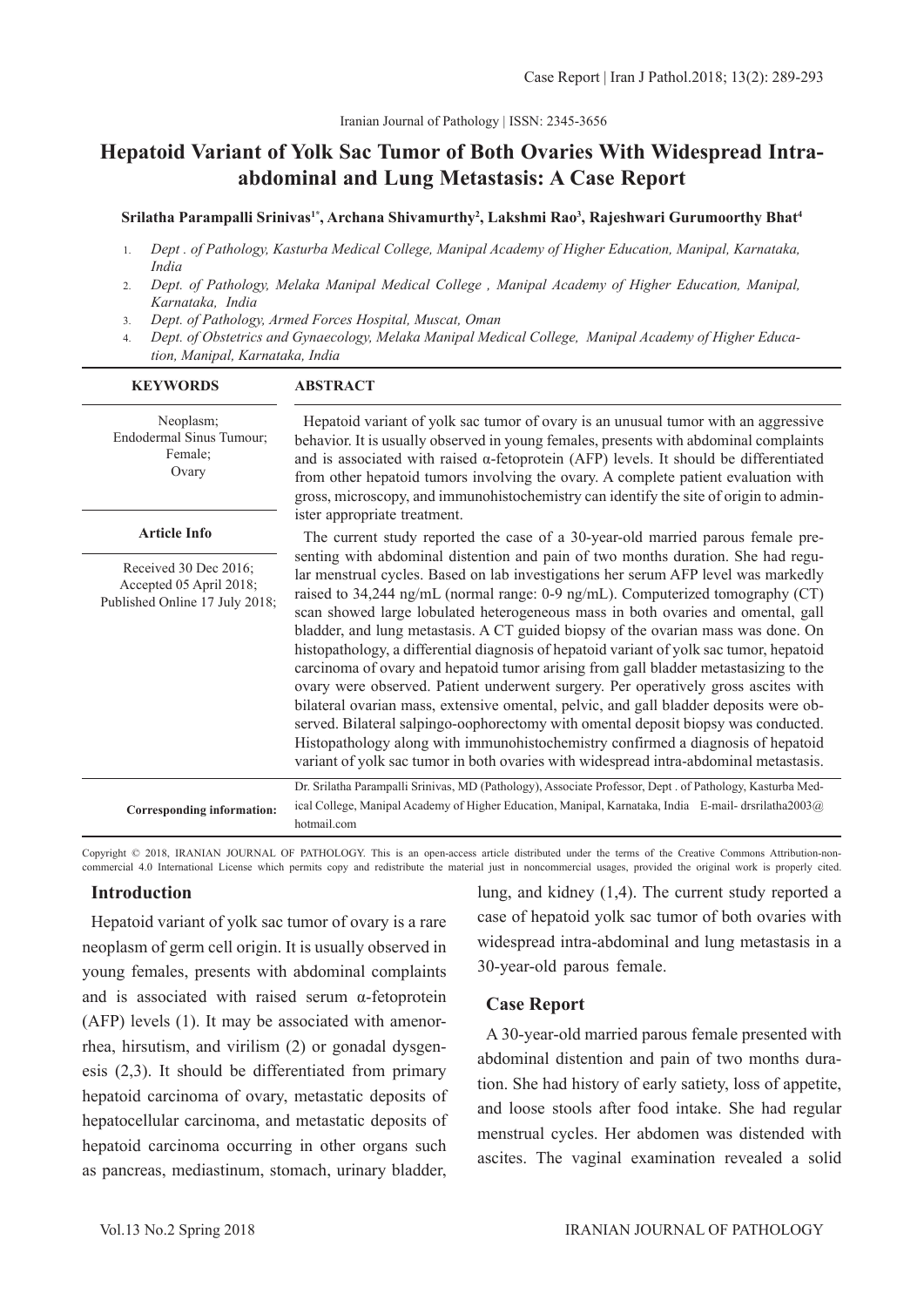mass in the posterior fornix. Computerized tomography (CT) scan showed multiple heterogeneously enhancing lesions in the bilateral adnexal regions not observed separately from bilateral ovaries with multiple omental, peritoneal, sub-diaphragmatic, subhepatic, gall bladder, pouch of Douglas, and lung metastasis. No liver mass was noted. A CT guided biopsy of the ovarian mass was done. Based on lab investigations her serum AFP level was 34,244 ng/mL (normal range: 0-9 ng/mL) and CA125 level was 77 ng/ mL (normal range: 0-35 ng/mL). In histopathology, a differential diagnosis of hepatoid variant of yolk sac tumor, hepatoid carcinoma of ovary, and hepatoid tumor arising from gall bladder metastasizing to the ovary were observed.

Patient underwent a staging laparotomy. In the operation seven liters of ascitic fluid was drained. Bilateral ovarian mass, extensive omental caking, pelvis, pouch of Douglas, and gall bladder deposits were observed. Bilateral salpingo-oophorectomy with omental deposit biopsy was conducted. Since gall bladder with deposits was friable, it was not touched to avoid injury. Grossly, both ovaries were enlarged with grey white solid, cystic, and hemorrhagic areas (Figure 1).

Histopathology of both ovaries and omental deposit showed sheets of large polygonal cells interspersed by fibrous bands (Figure 2).

Tumor cells had dense eosinophilic to focally vacuolated cytoplasm, vesicular nucleus with prominent nucleoli, and few mitotic figures. Many intra- and extra- cellular hyaline globules, scattered syncytiotrophoblastic giant cells (Figure 3), microcytic spaces, and focal glandular elements (Figure 4) were observed.



Figure 1. Gross picture of one of the ovaries showing solid and cystic areas



**Figure 2.** Histological section showing tumor arranged in discrete masses and broad bands of large eosinophilic polygonal cells separated by fibrous stroma (H&E; 200X)



**Figure3.** Histological section showing tumor with intraand extra-cellular hyaline globules and scattered syncytiotrophoblastic (H&E; 200X)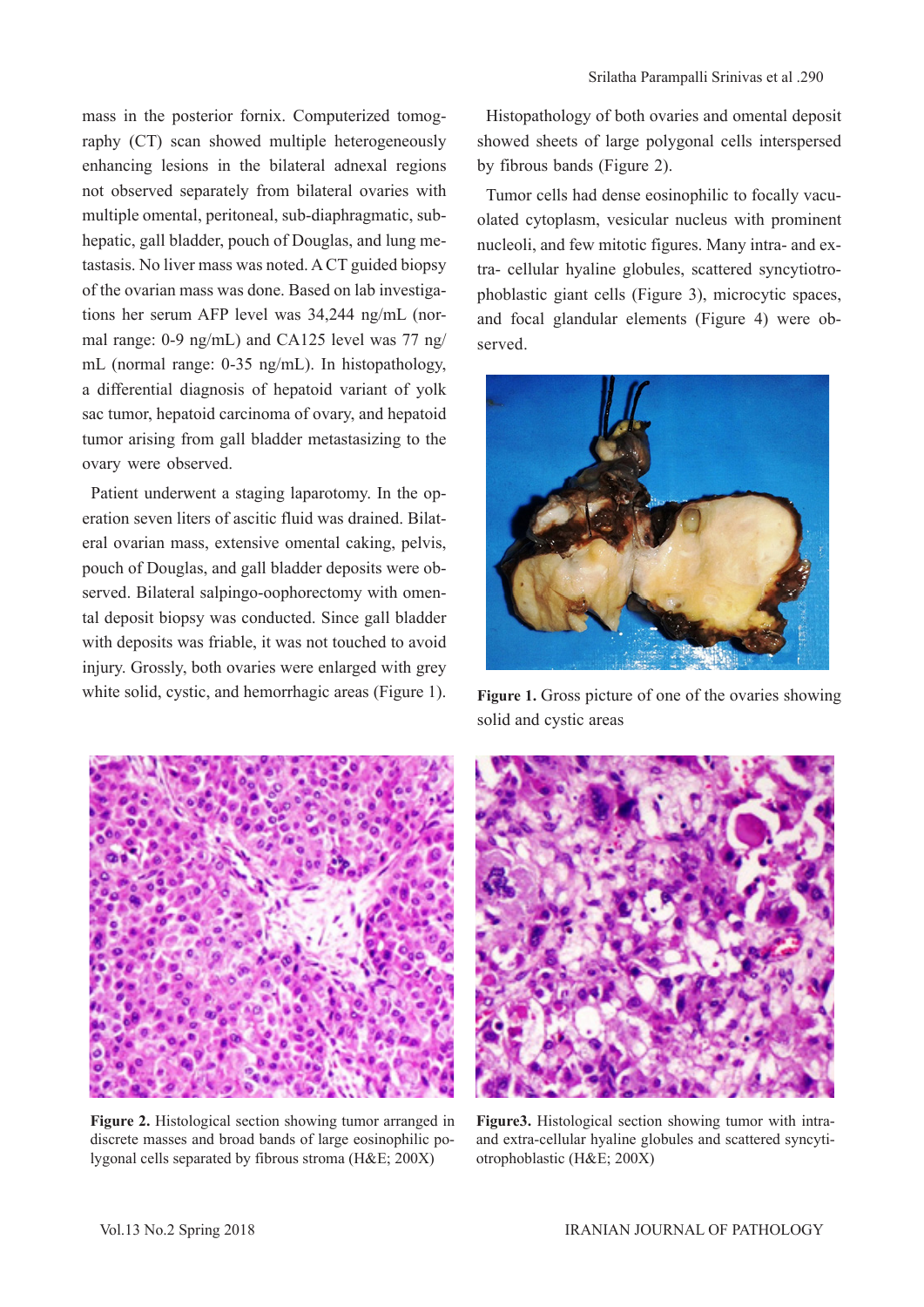

**Figure 4.** Histological section showing tumor with glandular elements (H&E; 200X)

Based on immunohistochemistry, pancytokeratin (AE1/AE3) was focally positive in the tumor cells. CK7 was focally faintly positive in the tumor cells. AFP was positive in the intra- and extra- cellular hyaline globules. Hep Par1 was diffusely positive in the tumor cells (Figure 5).

A final diagnosis of hepatoid variant of yolk sac tumor of both ovaries with widespread intra- abdominal and lung metastasis was rendered. Since she was in stage IV, palliative cisplatin-based chemotherapy regimen comprising three courses of bleomycin, etoposide and cisplatinum and one course of cisplatinum and etoposide at three-week interval was planned. During the course of chemotherapy, she developed liver metastasis and pleural effusion. After the fourth course of chemotherapy, since the AFP levels did not reach the reference range, she was given three more course of chemotherapy. After the seventh course of chemotherapy, presently her AFP level was 53 ng/ mL. She tolerated the courses of chemotherapy well.

#### **Discusstion**

In 1982, Prat et al., first described seven cases of unusual types of yolk sac tumors with predominant pattern resembling hepatocellular carcinoma and termed them as hepatoid yolk sac tumor of the ovary (endodermal sinus tumor with hepatoid differentiation). He



**Figure 5.** Immunohistochemistry showing intra- and extra- cellular hyaline globules positive for AFP (a), diffuse positivity for Hep Par1 (b), focal positivity for pancytokeratin (c), and focal faint positivity for CK7 (d) (200X)

also proposed the embryologic basis behind this differentiation. In early embryonic life, the yolk sac is in direct continuity with the primitive gut, which is also referred to as secondary yolk sac vesicle. From this vesicle, the hepatobiliary analage originates (5). Histologically, this tumor is characterized by discrete masses, nests and broad bands of large polygonal cells separated by fibrous stroma. The tumor cells have abundant eosinophilic, granular cytoplasm, and central round nuclei with prominent nucleoli. Numerous intra- and extra-cellular periodic acid- Schiff (PAS) positive, diastase resistant hyaline globules are observed. Occasional glandular elements can be observed (2,5).

Hepatoid ovarian yolk sac tumor should be differentiated from primary hepatoid carcinoma of ovary, metastatic deposits of hepatocellular carcinoma to the ovary, and metastatic deposits of hepatoid carcinoma occurring in other organs such as pancreas, mediastinum, stomach, gall bladder, urinary bladder, lung, and kidney to the ovary.

Primary hepatoid carcinoma of ovary has supposedly a surface epithelial origin. It is usually observed in the post-menopausal women aged 42 to 78 years (mean 63), with normal gonadal development, increase in serum AFP levels and CA 125 and presence of intracellular hyaline globules. This tumor is posi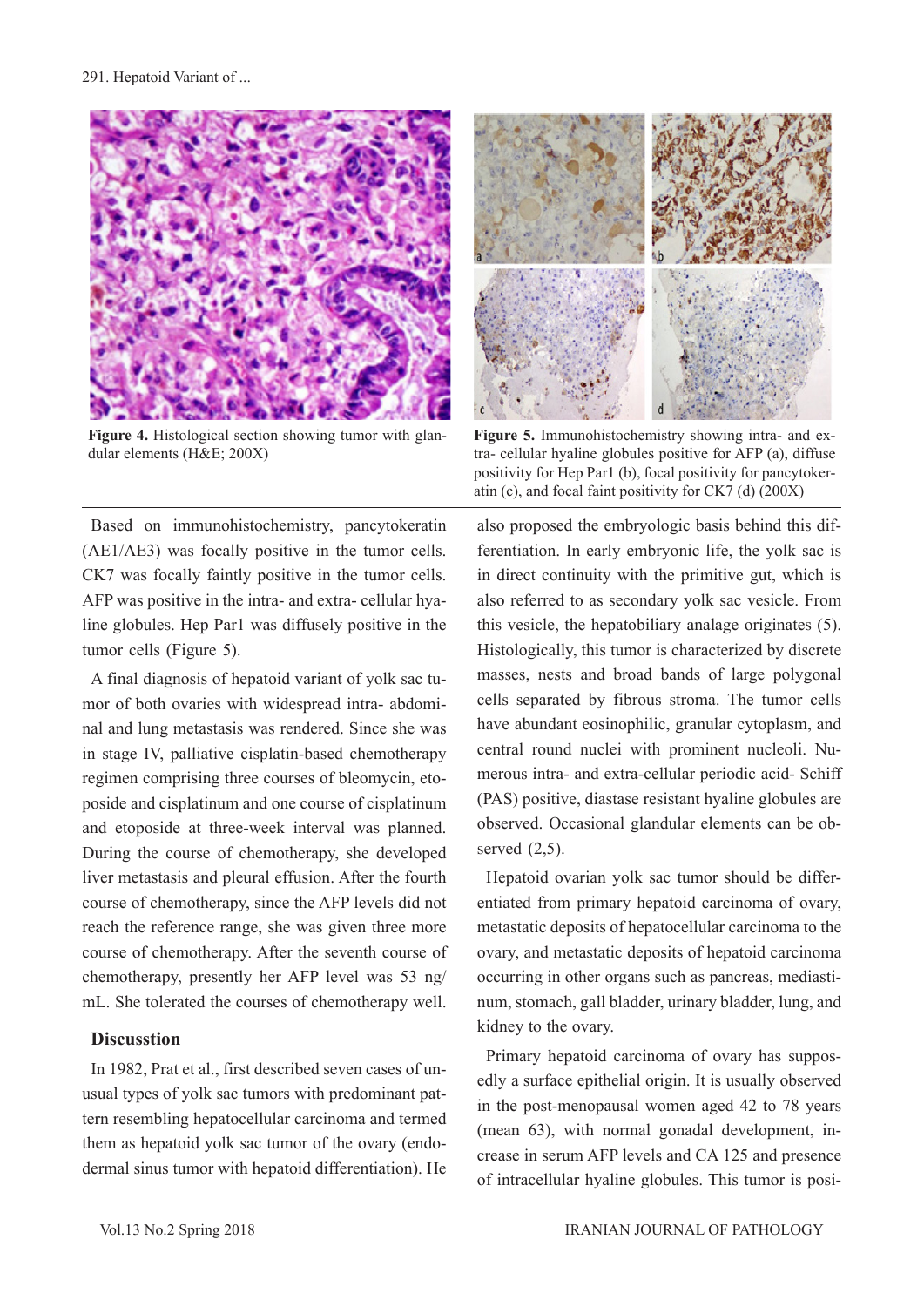tive for pancytokeratin, Hep Par1, and diffusely positive for polyclonal CEA, AFP, and CK7.

Hepatoid ovarian yolk sac tumors is a germ cell tumor usually observed in younger population aged 7 to 54 years (mean 22), can be associated with gonadal dysgenesis and virilising symptoms, increase in serum AFP levels and CA125, presence of intra- and extra-cellular hyaline globules, occasional presence of glandular structures, and has an aggressive course. This tumor is positive for pancytokeratin, AFP, focally positive for polyclonal CEA and negative for CK7 (2, 6-8). Some of them can be positive for Hep Par1 (9).

Tumors metastatic to the ovary constitute about 5%- 10% of all ovarian tumors (10). Primary hepatocellular carcinoma, and hepatoid carcinomas arising from organs such as pancreas (11), mediastinum, stomach, urinary bladder, gall bladder (12), lung, and kidney (3,6) can rarely metastasis to the ovary.

In the current case, the patient was young and presented with widespread metastasis, very high serum AFP levels, elevated serum CA 125 levels, with presence of both intra- and extra-cellular hyaline globules, focal glandular elements, and few scattered syncytiotrophoblasts. In the current case, the tumor showed focal faint positivity for CK7, focal positivity for pancytokeratin (AE1/AE3), AFP positive hyaline globules, and diffusion positivity for Hep Par 1. Absence of bile in the tumor cells and no liver lesions at the time of diagnosis ruled out metastatic deposits of hepatocellular carcinoma to the ovary.

In patients with advanced disease, such as the current case, a surgical debulking of the tumor followed by palliative cisplatin-based chemotherapy improves the prognosis. The current study patient completed seven courses of cisplatin-based chemotherapy and her serum α-fetoprotein levels gradually reduced.

### **Conclusion**

Hepatoid variant of yolk sac tumor is a rare and aggressive tumor. It should be differentiated from other hepatoid tumors involving the ovary. A complete patient evaluation with radiology, gross, microscopy, and immunohistochemistry can identify the site of origin to administer appropriate treatment.

## **Acknowledgement**

There was no financial or material support for the study.

### **Conflict of interest**

The authors declared no conflict of interest.

### **References**

- 1. Devouassoux-Shisheboran M, Schammel DP, Tavassoli FA. Ovarian hepatoid yolk sac tumors : morphological, immunohistochemical and ultrastructural features . Histopathology. 1999;34(5):462-9. [https://doi.org/10.1046/j.1365-](https://onlinelibrary.wiley.com/doi/abs/10.1046/j.1365-2559.1999.00650.x) [2559.1999.00650.x](https://onlinelibrary.wiley.com/doi/abs/10.1046/j.1365-2559.1999.00650.x) PMID:[10231422](https://www.ncbi.nlm.nih.gov/pubmed/10231422)
- 2. Perera NR, Kumarasinghe MP, Sterrett GF. Hepatoid yolk sac tumour of the ovary - a case report. Ceylon J of Med Sci. 1995;38:15-7.
- 3. Zizi-Sermpetzoglou A, Petrakopoulou N, Nikolaidou ME, Tepelenis N, Savvaidou V, Vasilakaki T. Hepatoid carcinoma of the ovary: a case report and review of the literature. Eur J Gynaecol Oncol. 2009;30(3):341-3. PMID:[19697638](https://www.ncbi.nlm.nih.gov/pubmed/19697638)
- 4. Gopaldas R, Kunasan, R, Plymyer, Matthew R, Bloch, Robert S. Hepatoid malignancy of unknown origin--a diagnostic conundrum: review of literature and case report of collision with adenocarcinoma. Surg Oncol. 2005;14(1):11- 25. [https://doi.org/10.1016/j.suronc.2004.09.011](https://www.sciencedirect.com/science/article/pii/S0960740404000520?via%3Dihub) PMID:[15777886](https://www.ncbi.nlm.nih.gov/pubmed/15777886)
- 5. Prat J, Bhan AK, Dickersin GR, Robby Sj, Scully RE. Hepatoid yolk sac tumour of the ovary: a light microscopic, ultrastructural and immunohistochemical study of seven cases. Cancer. 1982;50(11):2355-68.
- 6. Li XL, Wang X, Zhu FF. Hepatoid carcinoma of the ovary: A case report and review of the literature. Oncol let. 2012;4(5):947-50. [https://](https://www.spandidos-publications.com/10.3892/ol.2012.879) [doi.org/10.3892/ol.2012.879](https://www.spandidos-publications.com/10.3892/ol.2012.879) PMID[:23162628](https://www.ncbi.nlm.nih.gov/pubmed/23162628) PMCID:PMC3499544
- 7. Pandey M and Truica C. Hepatoid carcinoma of the ovary. J Clin Oncol. 2011; 29:446 8.
- 8. Wang L, Zhong Y, Sun L, Zhou H, Chen W, Zhang X. Clinical and pathological features of hepatoid carcinoma of the ovary. World